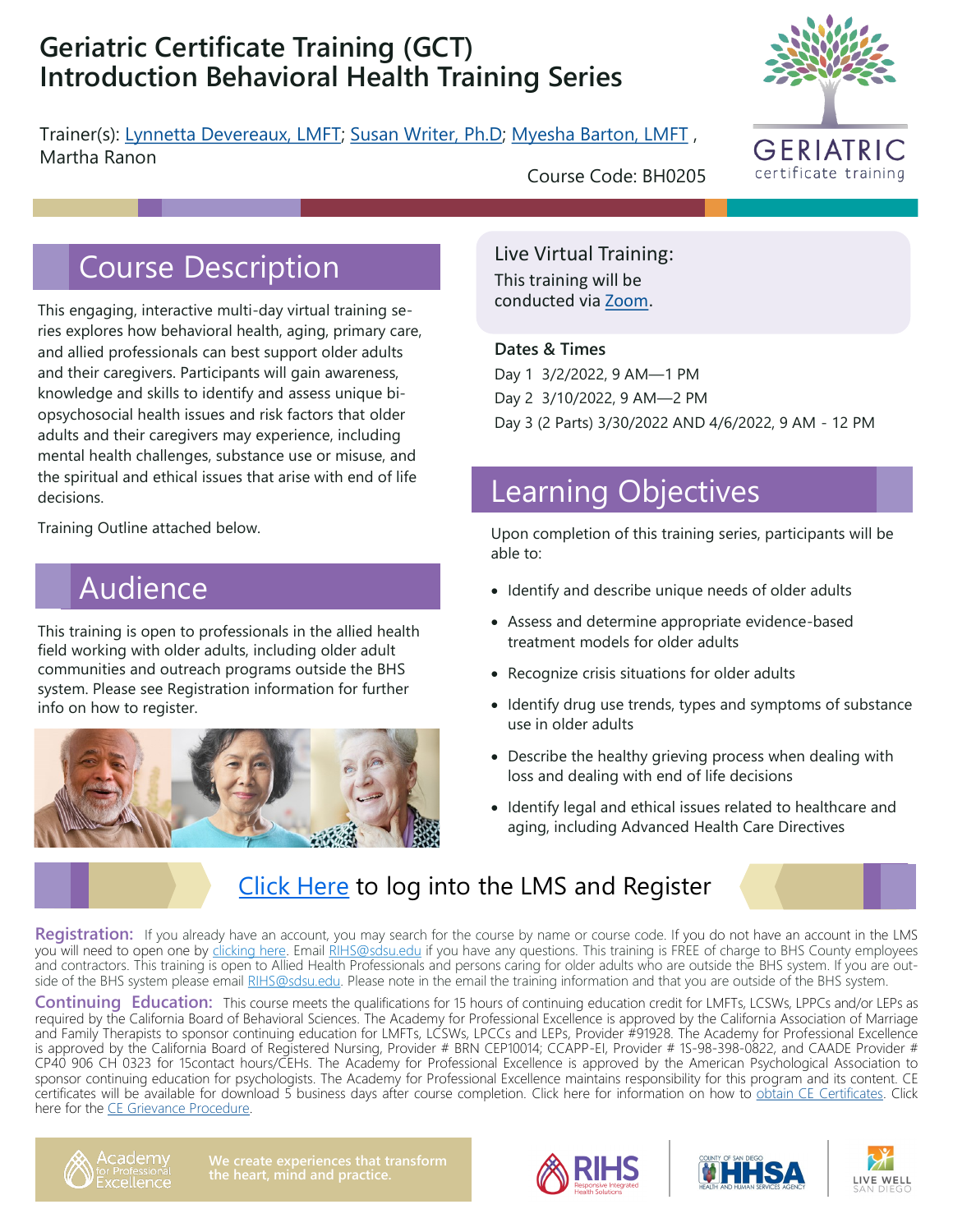Introduction to Geriatric Behavioral Health Certificate Training: Day 1 March 2, 2022 Lynnetta [Devereaux,](https://theacademy.sdsu.edu/rihsbios/lynnetta-devereaux/) LMFT

*Educational Goal: To enhance a practitioner's knowledge and skills needed to work with older adults*

#### **Introduction to Behavioral Health**

*Learning Objects: Upon completion of this training, participants will be able to:*

- 1. Identify and describe four types of mental disorders affecting older adults:
	- Anxiety Disorders
	- Psychosis and Psychotic **Disorders**
	- Cognitive Disorders
	- Mood Disorders
- 2. Recognize symptoms related to four types of common mental disorders
- 3. Assess and determine appropriate evidence-based treatment models for older adults
- 4. Identify self-care and early intervention methods for you and your participants

| Time                  | Activity                                  |
|-----------------------|-------------------------------------------|
| $9:00$ am - $9:15$ am | Introductions/Welcome/Objectives          |
| $9:15$ am - 10:30 am  | Mental Health and Older Adults            |
| 10:30 am - 10:40 am   | <b>Break</b>                              |
| 10:40 am - 12:00 pm   | Mental Health and Older Adults, continued |
| 12:00 pm - $12:10$ pm | <b>Break</b>                              |
| 12:10 pm - $12:50$ pm | Self-care and Early Intervention          |
| 12:50 pm $-$ 1:00 pm  | Course Wrap-up and Evaluations            |

\*Please note in order to receive completion and credit/ CE's, you must be present for the duration of training.

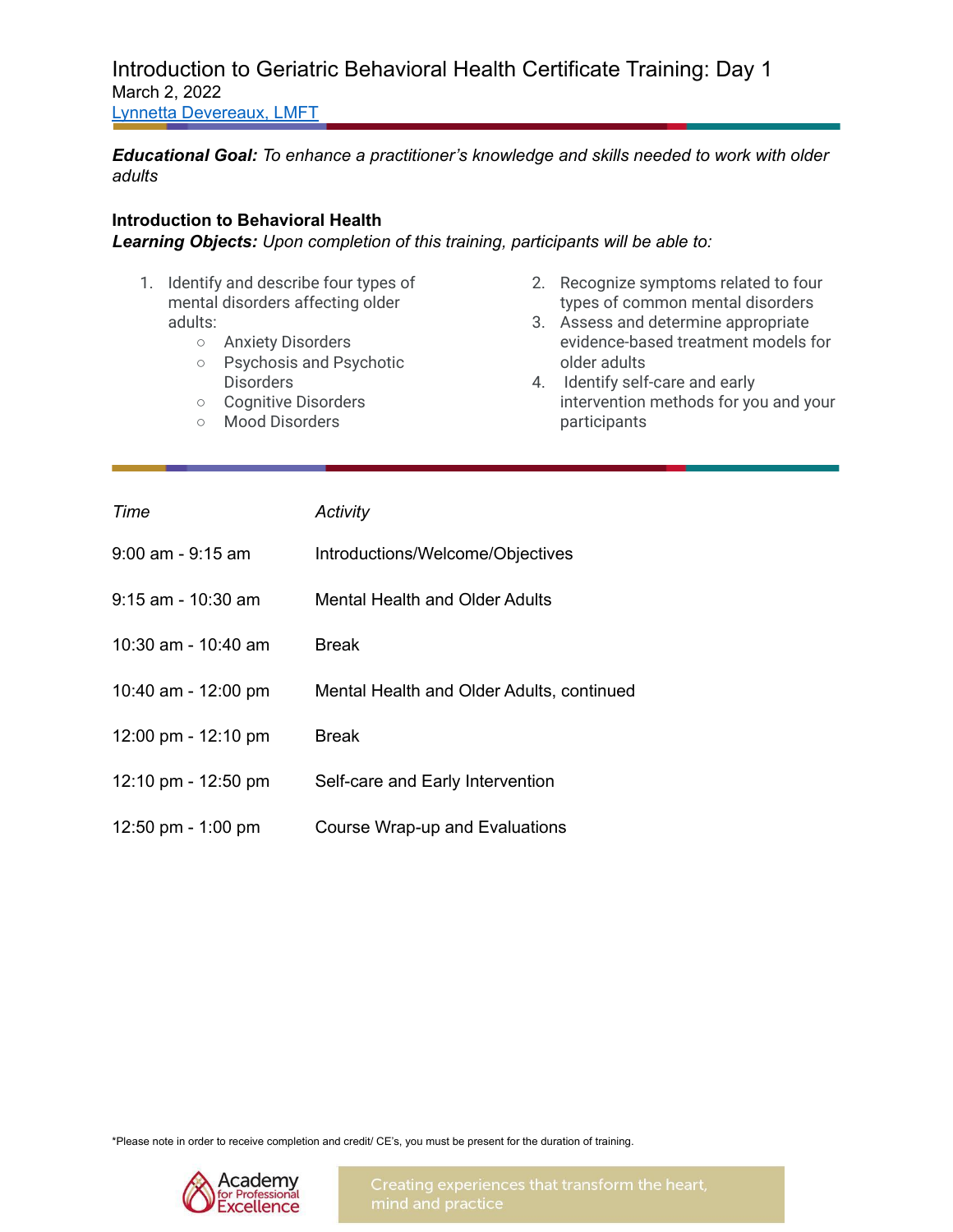Introduction to Geriatric Behavioral Health Certificate Training: Day 2 March 10, 2022 Susan [Writer,](https://theacademy.sdsu.edu/rihsbios/susan-writer/) Ph.D.

*Educational Goal: To enhance a practitioner's knowledge and skills needed to work with older adults*

**Substance Use, Crisis Intervention, Legal and Ethical Issues in Geriatric Mental Health** *Learning Objects: Upon completion of this training, participants will be able to:*

- 1. Identify drug use trends, types and symptoms of substance use in older adults
- 2. Recognize crisis situations for older adults
- 3. Identify and utilize resources available in crisis situations for older adults
- 4. Recognize legal and ethical issues related to healthcare and aging, including Advanced Health Care Directives
- 5. Demonstrate an ethical decision making model
- 6. Identify legal resources for seniors

| Time                                  | Activity                                         |
|---------------------------------------|--------------------------------------------------|
| $8:30$ am - $9:00$ am                 | Introductions/Objectives                         |
| $9:00$ am - 10:30 am                  | Crisis Intervention for Older Adults             |
| $10:30$ am - $10:45$ am               | <b>Break</b>                                     |
| 10:45 am - 12:00 pm                   | Crisis Intervention for Older Adults (Cont.)     |
| $12:00 \text{ pm} - 12:30 \text{ pm}$ | Lunch                                            |
| 12:30 pm $-$ 1:50 pm                  | Ethics and Legal Considerations for Older Adults |
| 1:50 pm $-$ 2 pm                      | Wrap – Up: Questions, Comments, and Evaluations  |



Creating experiences that transform the heart, mind and practice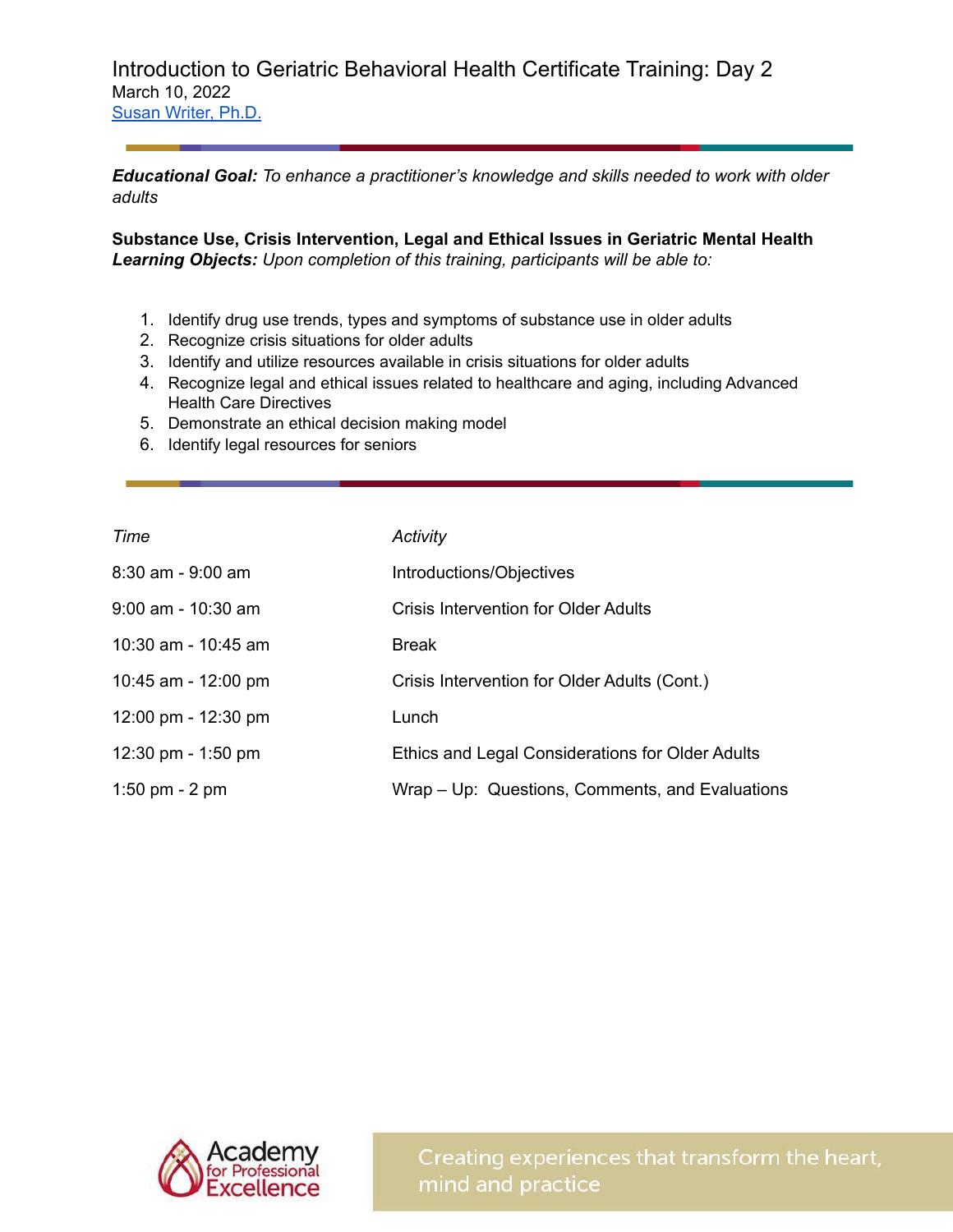### Introduction to Geriatric Behavioral Health Certificate Training: Day 3 Part 1 March 30, 2022 [Myesha](https://theacademy.sdsu.edu/rihsbios/myesha-barton-lmft/) Barton, LMFT

*Educational Goal: To enhance a practitioner's knowledge and skills need to work with older adults*

### **Spirituality and Grief in the Geriatric Population at the End of Life**

*Learning objects: Upon completion of this training, participants will be able to:*

- 1. Recognize considerations around spiritual issues at the end of life
- 4. Describe commonalities by loss type
- 5. Explain professional considerations when grief is complicated
- 2. Develop a common language 3. Describe a healthy grieving process when dealing with loss and end of life decisions

| Time                   | Activity                                         |
|------------------------|--------------------------------------------------|
| $9:00$ am $-9:10$ am   | Introductions/Welcome/Objectives                 |
| $9:10$ am $-10:30$ am  | Spirituality and Grief in Older Adults           |
| $10:30$ am $-10:40$ am | <b>Break</b>                                     |
| 10:40 am $-$ 11:50 am  | Spirituality and Grief in Older Adults Continued |
| 11:50 am $-$ 12:00 pm  | Course Wrap - Up and Evaluations                 |

\*Please notenoteorder to receive completion and credit/ CE's, you must be present for the duration of training.